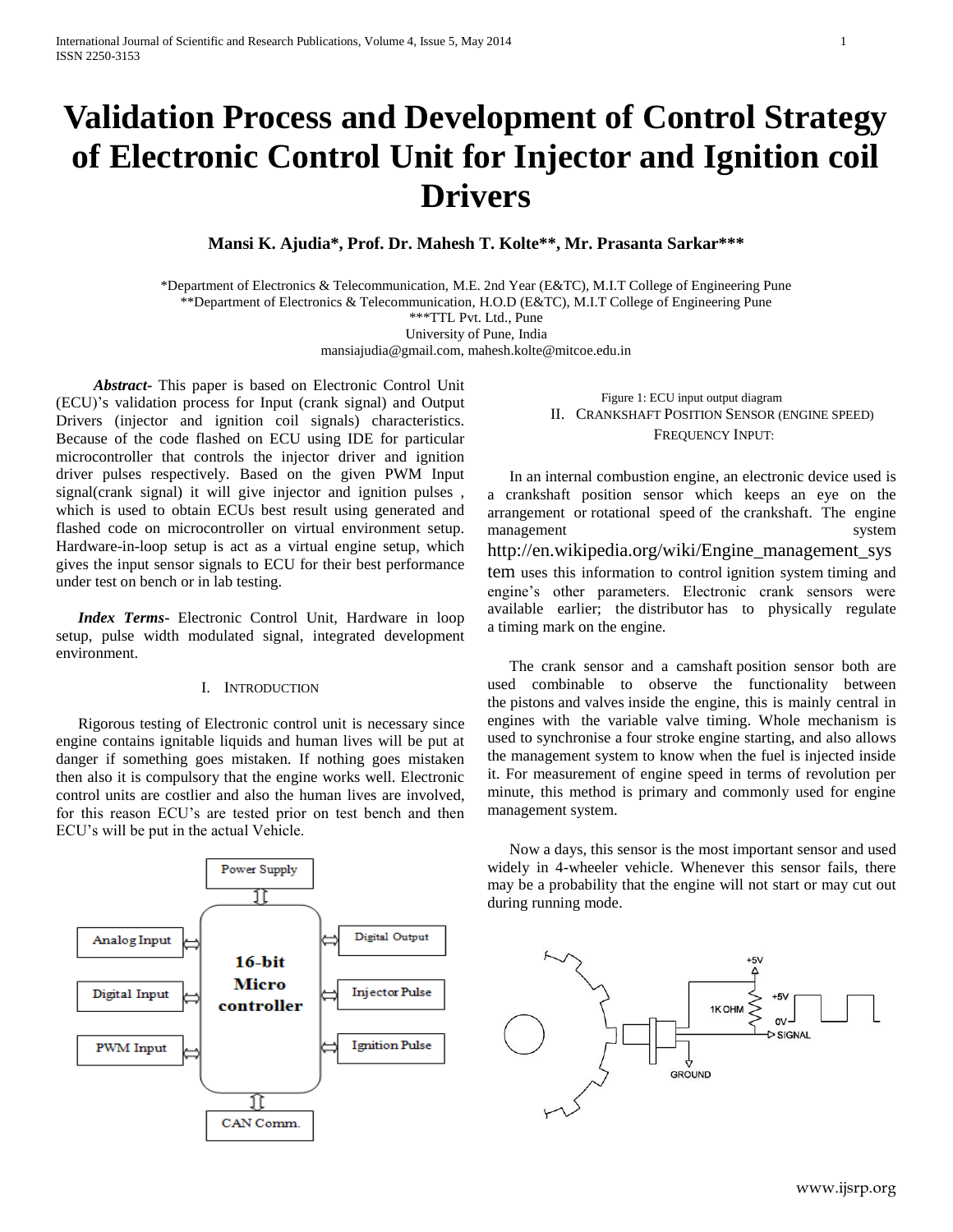Figure 2: Mechanism of crank wheel for 4-wheeler vehicle.

## *2.1 LOCATION OF CRANKSHAFT POSITION SENSOR*

Crank shaft position sensor is also known as Engine Speed Sensor or Crank Sensor. This sensor is mounted in an installation bore in the engine housing as shown in figure below.



Figure 3: Location for crank shaft position sensor in 4-wheeler vehicle.

The crankshaft position sensor decides the situation and/or revolution per minute [\(RPM\)](http://en.wikipedia.org/wiki/RPM) of the crank wheel because this is its main aim. Inside engine management system, [engine control](http://en.wikipedia.org/wiki/Engine_Control_Unit)  [units](http://en.wikipedia.org/wiki/Engine_Control_Unit) make use of the information comes from and to the sensor to control the engines parameters such as ignition period and fuel injection period. For the starting up of a four stroke engine, this is very important phenomenal.

## III. FUEL INJECTOR



region that puts in and entrains a suction fluid this technique is used pumps is known as an injector or ejector. Velocity reduction and the assorted fluid expansion is achieved after passing it all the way through esophagus of injector. Conversation of speed energy back into force energy, this result is achieved while recompressing the mixed fluids. The motion based fluid can be in form of liquid, vapor or any other gas form.



Figure 5: Location of fuel injector in 4-wheeler vehicle.

# *3.1 TECHNICAL PRINCIPLE OF OPERATION FOR FUEL INJECTORS IN 4-WHEELER VEHICLE.*

Fuel Injectors are the actuators which control the fuel to be injected. The amount of fuel delivered by the fuel injector is determined electronically in accordance with the air flow in such a way as to minimize pollutants in the exhaust gas. ECU provides drive signal to injector (normally closed valve) to open and remain in open condition (pulse width-ms) depending upon the engine operating conditions (speed/load). Also the pulse width is compensated for low battery voltage condition. The concept of Sequential injection means when ECU provides drive signal to each injector spray separately at the end of compression process.

## IV. IGNITION COIL

The ignition coil in 4-wheeler vehicle may be attached to the fender or engine inside the distributor cap. It converts the signal into the volt charge and can be tested either on or off the vehicle.

Figure 4: Fuel Injector for 4-wheeler vehicle.

The [venture](http://en.wikipedia.org/wiki/Venturi_effect) effect of a [converging-diverging nozzle](http://en.wikipedia.org/wiki/De_Laval_nozzle) to transfer the [pressure](http://en.wikipedia.org/wiki/Pressure) energy of a motion based fluid to speed energy which is responsible for creation of a low pressure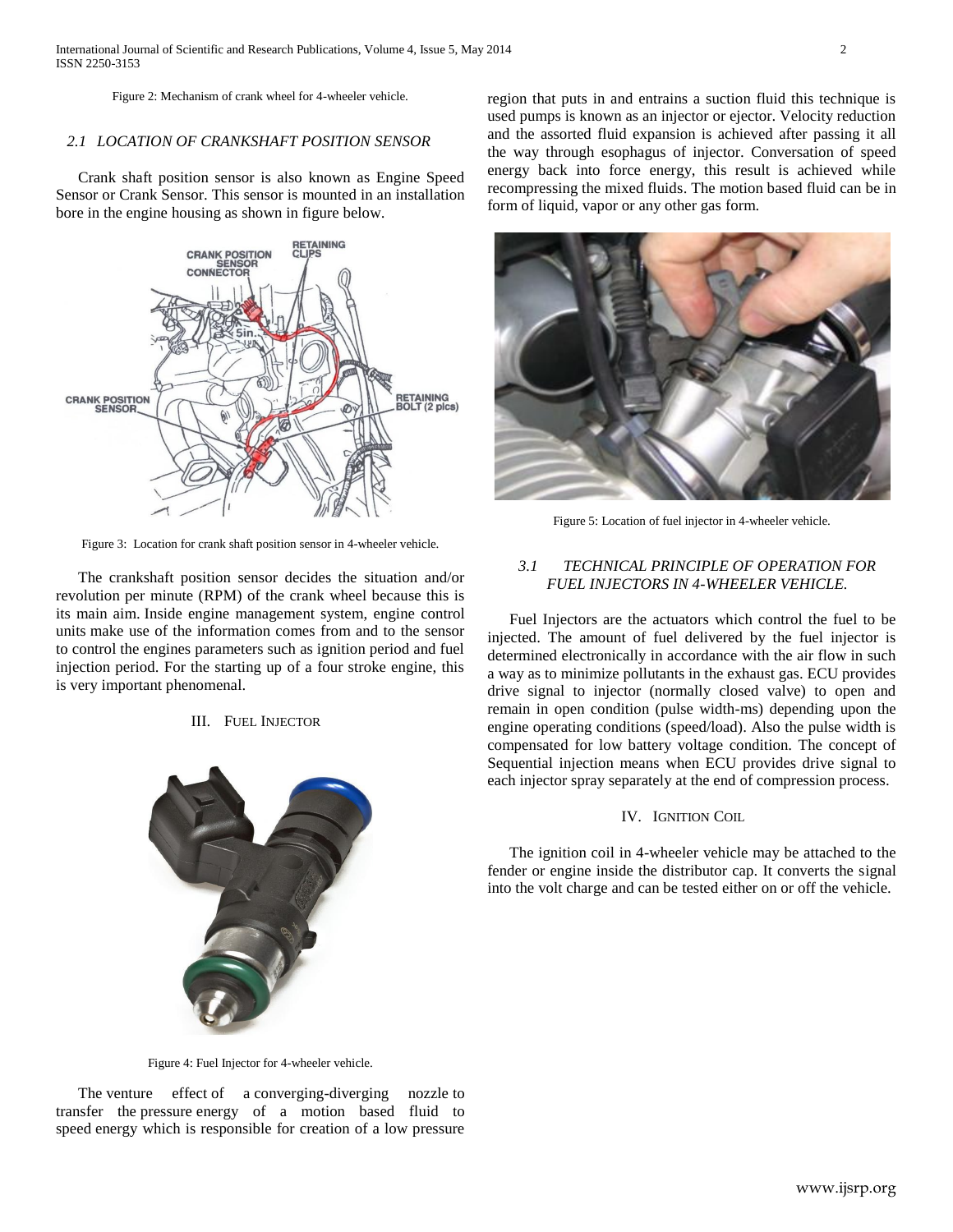

Figure 6: Ignition coil for 4-wheeler vehicle. An ignition coil sometimes called as an induction coil in a vehicle's ignition arrangement. Their main function is to amplify the battery's voltage to a required level of voltage to produce an electric spark with the intention of ignites or burns fuel in the spark plugs. Their main function is to amplify or produces the battery's 12 volts to thousands of volts. To convert the storage battery of 12 volts to the thousands of volts required to generate the spark within spark plugs ignition coils are used in 4-wheeler vehicle. It works as a storage device and its main function is to storage of energy. Conversion of the high voltage that comes from the battery into current which the spark plugs necessitate to fire for this purpose ignition coils are used. An induction coil which is nothing but an ignition coils with the purpose of changing current as of a battery into the high-voltage current

required by spark plugs in an internal-combustion engine. It handles and receives a small amount of electrical voltage from the battery and ladders up the low and quot prime and quot voltage and amplifies it into a big range of voltage and gives it to the spark plugs through the distributor.

# *4.1 TECHNICAL PRINCIPLE OF OPERATION FOR IGNITION COIL IN 4-WHEELER VEHICLE.*

The induction coil operates according to the laws of induction. The unit consist of two magnetically Coupled copper coils (primary and secondary windings). Energy is stored in the primary winding's magnetic field by allowing a current to flow through the primary circuit switched by the power stage. At the firing point current flow is interrupted which induces secondary voltage in the coil's secondary winding. The ignition coil has two high voltage terminal one for waste spark and the other for the ignition spark.

# *4.2 LOCATION OF IGNITION COIL*

The ignition coil assembly is mounted on engine cylinder head cover as shown in figure.



Figure 7: Location of Ignition Coil in 4-wheeler vehicle. Ignition Coil generates the high voltage spark for ignition. The spark timing is decided by ECU based on various inputs like crank shaft position.

## V. EXPERIMENT AND RESULTS

According to developed code for frequency input (crankshaft position input) for ECU from ECU's IDE, it will perform some action.

\*\* ===========================================================

\*\* Event : Cap1\_OnCapture (module Events) \*\* \*\* Component : Cap1 [Capture] \*\* Description : \*\* This event is called on capturing of Timer/Counter actual \*\* value (only when the component is enabled - <Enable> and the \*\* events are enabled - <EnableEvent>.This event is available \*\* only if a <interrupt service/event> is enabled. \*\* Parameters : None \*\* Returns : Nothing \*\* =========================================================== \*/ void Cap1\_OnCapture(void) { /\* Write your code here ... \*/ char i; unsigned long Total time ticks  $= 0$ ; Cap1\_GetCaptureValue(&New\_Count); Cap1\_Reset(); /\* Increment the teeth counter every time you enter crank isr\*/ u8\_Int\_cran\_cou\_teeth++; /\* store the capture register value to indicate the ticks when following edge of teeth occurs.\*/ u16\_Int\_Cran\_TickDiff\_Array[u8\_Int\_cran\_cou\_teeth-1] = New\_Count; if(u8\_Int\_cran\_cou\_teeth>2){ if( u16\_Int\_Cran\_TickDiff\_Array[u8\_Int\_cran\_cou\_teeth-1] >= (3 \* u16\_Int\_Cran\_TickDiff\_Array[u8\_Int\_cran\_cou\_teeth-2]/2)) { //Missing Pulse  $for (i=1; i< u8_Int\_cran\_cou\_teeth; i++)$ { Total\_time\_ticks = Total\_time\_ticks + u16\_Int\_Cran\_TickDiff\_Array[i]; } RPM = 60000000/Total\_time\_ticks; mip\_engine\_rpm = RPM; u32\_vEngineRpm\_couRaw = RPM; //angle to time domain if(float\_vInjOnAngle>135) {

u32\_Int\_Cran\_Tic\_InjectionOnTicks =((Total\_time\_ticks \*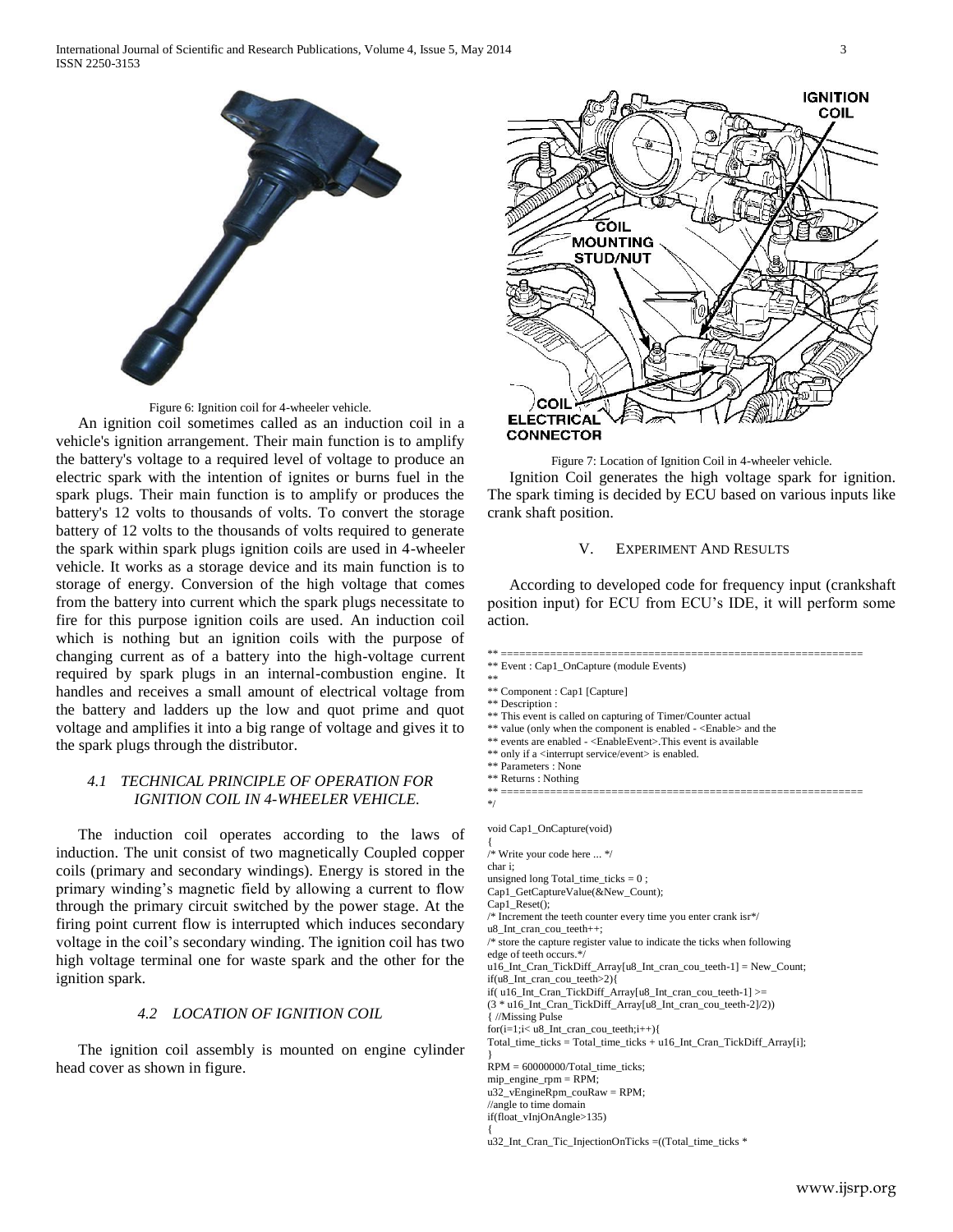International Journal of Scientific and Research Publications, Volume 4, Issue 5, May 2014 4 ISSN 2250-3153

((float\_vInjOnAngle - 135)/360))\*5); } else { u32\_Int\_Cran\_Tic\_InjectionOnTicks =((Total\_time\_ticks \* ((float\_vInjOnAngle + 225)/360)\*5); } mff\_injector\_pulse\_width = 2; /\* millisecs to ticks conversion for 1MHZ clock \*/ u16\_Int\_Inje\_ms\_InjectionPulseWidthTicks =((mff\_injector\_pulse\_width/2)\*5000); if( float\_vCoilOffAngle > 60) { float\_vCoilOffAngle = 60; } else if(float\_vCoilOffAngle < (-10)) { float\_vCoilOffAngle=(-10); } /\*Convert the angular domain to time domain\*/ u32 Int Cran Tic IgnitionOffAngle = ((Total time ticks  $*(360-(225 +$ (float\_vCoilOffAngle))))/360)\*5); u16\_Int\_Igni\_Tic\_DwellTicks = u16\_Int\_Igni\_Tic\_DwellTime\*5000;// u32\_Int\_Cran\_Tic\_IgnitionOnAngle = u32\_Int\_Cran\_Tic\_IgnitionOffAngle - u16\_Int\_Igni\_Tic\_DwellTicks; IGN\_Timer\_SetPeriodTicks32(u32\_Int\_Cran\_Tic\_IgnitionOnAngle); u8\_Int\_Igni\_Fla\_SparkIsOn = 0; INJ\_Timer\_SetPeriodTicks32(u32\_Int\_Cran\_Tic\_InjectionOnTicks); u8\_Int\_Inje\_Fla\_InjectorsAreOn = 0; INJ\_Timer\_Enable(); IGN\_Timer\_Enable(); u8\_Int\_cran\_cou\_teeth = 1;

} } }

The crankshaft position sensor senses the PWM signal (frequency input) from the engine of vehicle. According to the detected input signal, it will generate the injector and ignition pulse after some time respectively. If the Crank sensor is of 36 teethes, it will gives crank signal of 36 teethes. With, reference to the crank pulse and generated code for the ECU for injection pulse. It will give injection pulse after >135 degrees and <225 degrees with reference to the crank pulse, which is of 360 degrees. This process indicates the successful injection of fuel inside the engine, this result is reflects from the generated code for microcontroller. And after  $>60$  degrees or  $<$  (-10) degrees it will give ignition pulse with reference to the crank signal as per generated code for ECU in their IDE. These results are shown in given figure:



Figure 8: Results of crank input and injector and ignition coil driver pulse in oscilloscope.

Here in given figure 8, the results of crank input, injector driver output and ignition coil driver output are given respectively in form of pulses. These pulses are taken from oscilloscope, which determines the proper working of ECU in test bench, in virtual engine setup and in a vehicle.

(1.) Frequency Input (crank input) Signal

- (2.) Frequency Output (injector pulse) Signal
- (3.) Frequency Output (ignition pulse) Signal

#### VI. CONCLUSION

For validation process of ECU, the prefect working of crank shaft sensor input and injector and ignition driver output is required for ECU's accurate operation on bench testing or in a virtual environment on PC or in a vehicle. This paper is based on working process of crank sensor input, injector driver and ignition coil driver in 4-wheeler vehicle and also gives their location in vehicle. For ECU's validation process perfect angular operation are required for injector and ignition coil driver, this paper gives the angular position and its working based on the generated code for crank input, injector driver and ignition coil driver with microcontroller from their IDE. The results are shown here is in form of oscilloscope results, which are the standard results for ECU and their working process.

#### **REFERENCES**

- [1] F. Barghi, A.A. Safavi*, "An Intelligent Control Policy for Fuel Injection Control of SI Engines (Case Study: CNG Engine),"* INES 2011, 15th International Conference on Intelligent Engineering Systems, Poprad, Slovakia, June 23–25, 2011.
- [2] Jie Zeng, Liyan Zhang, Feng Kong, Xigeng Song, *"Development of 32-bit Universal Electronic Control Unit UECU32 for Automotive Application,"* IEEE ICARCV, 2006.
- [3] A.Cebi, L. Guvenc, M. Demirci, C. Kaplan Karadeniz, K. Kanar, E. Guraslan, *"A Low Cost, Portable Engine Electronic Control Unit Hardware-in-the-loop Test System,"* IEEE ISIE, Dubrovnik, Croatia, 2005.
- [4] Feng Huizong, Cen Ming, Zhang Yu, Jiang Jianchun, Dai Huasheng, *"A Weak Coupled Calibration System Architecture for Electronic Control Unit,"* IEEE Vehicle Power and Propulsion Conference (VPPC), September 3-5, China, 2008.
- [5] Liu Sh.h.,WANG. Z.Y., REN J., *"Development of compressed natural gas/diesel dual-fuel turbo-charged compression ignition engine,"* Proc. IMechE vol.217 PartD: J. Automobile engineering:839-845
- [6] AUTOSAR Technical overview, R3.0, *Rev.0001*, November, 2007.
- [7] AUTOSAR Specification of PWM Driver, *R3.0*, Rev.0001, October 2007.
- [8] Woong-Jae Won, Jangkyung Son, Gwangmin Park, Daehyun Kum, Seonghun Lee, "*Design and Implementation Procedure of the AUTOSAR I/O Driver Cluster,"* ICROS-SICE International Joint Conference, Fukuoka International Congress Centre, Japan, August 18-21, 2009